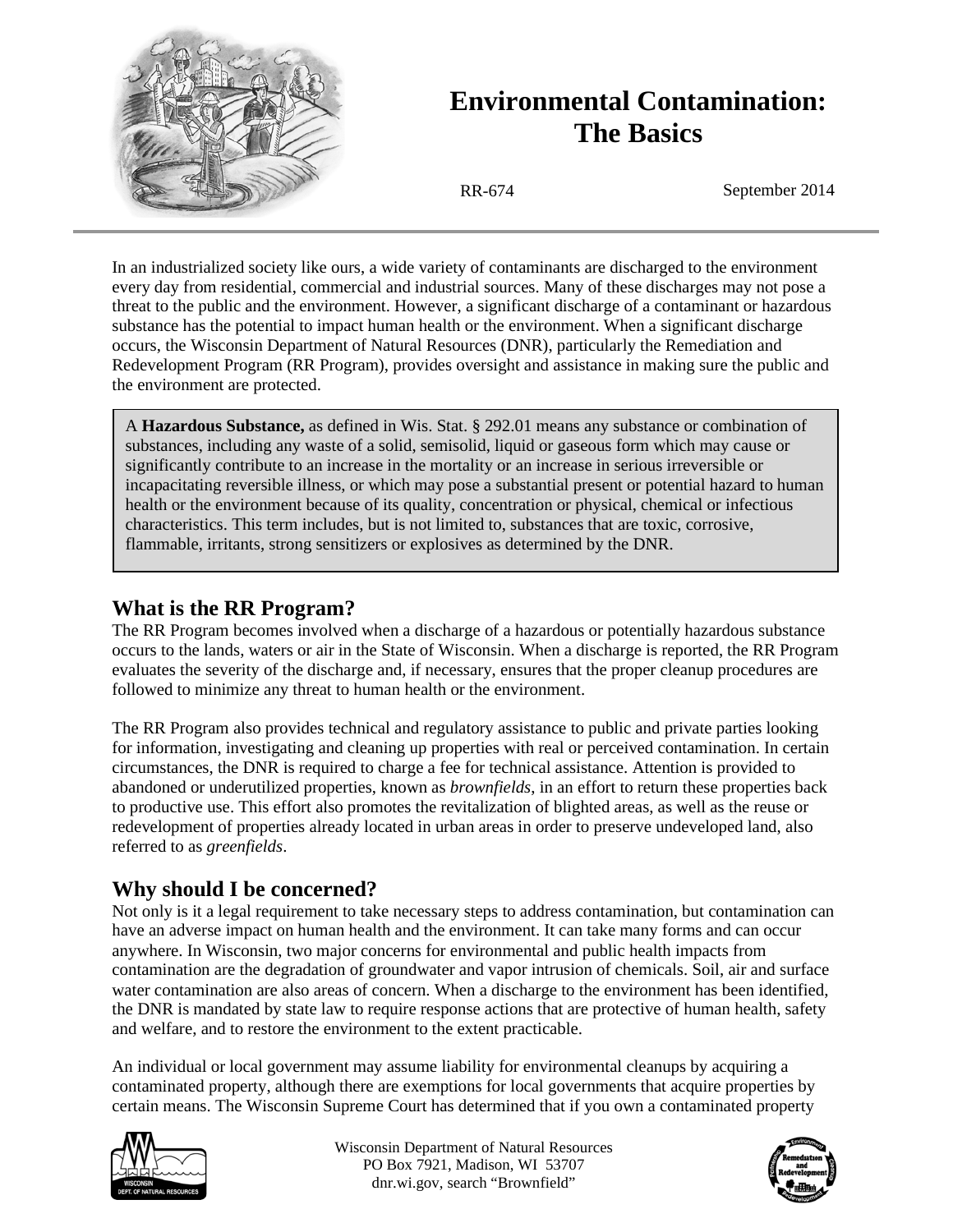where contaminants are continuing to migrate, then you may be responsible for cleaning it up, even if you did not cause the contamination, because you are interpreted as having "possession and control" of the discharge.

Stressed vegetation, stained soils, odors, a sheen on the surface of water or a strange taste to water are often obvious indicators of a potential discharge or environmental problem. In addition to these more obvious factors, historical property usage such as plating operations, dry cleaners or engine repairs could also be indicative of other hidden environmental problems. For example, a serious environmental problem that is hard to detect is leakage from an underground storage tank (UST). Unless good records are kept regarding product usage, underground leaks are hard to identify.



# **What is a discharge?**

A discharge to the environment is defined in Wis. Stat. § 292.01 and means, but is not limited to, spilling, leaking, pumping, pouring, emitting, emptying or dumping. To obtain more information on what constitutes a hazardous substance discharge, refer to the Regulations listed in the "For more information" section on page three.

# **How is a discharge discovered?**

Discharges to the environment are discovered in several ways. The most common methods of discovery are visual observation while the discharge is taking place (i.e., a leaking gas pump) or historical discharges discovered during building expansion or demolition, road construction activities, utility repairs or tank removal or upgrade activities.

Discharges can also be discovered at the time of property transfer if a potential buyer requests a Phase I or Phase II Environmental Site Assessment (ESA). A Phase I ESA consists of a historical search and identifies current and past property usage and areas of potential environmental concern. A Phase II ESA consists of collecting soil and groundwater samples at the property from those areas identified in the Phase I ESA with suspected or known contamination (i.e., areas of drum storage, stressed vegetation, stained soils, above and below ground storage tanks).

# **When do I need to report a discharge?**

According to the "Spill Law," Wis. Stat. § 292.11, persons who cause, possess or control the discharge of a hazardous substance that adversely impacts, or threatens to adversely impact public health, welfare or the environment must immediately report the discharge to the DNR. Generally, this responsibility falls upon the current property owner. **Emergency spills must be immediately reported by calling the DNR 24-hour toll free Spill Hotline at 1-800-943-0003**. Non-emergency discharges discovered via a tank removal or environmental testing can be reported by submitting the web form, *Notification for Hazardous Substance Discharge Form – Non-Emergency Only* (Form 4400-225), or by visiting your DNR regional headquarters in person during normal business hours (please see page 4 for contact information). Directions for accessing and submitting web form 4400-225 are available on the RR Program Submittal Portal web page at [https://dnr.wisconsin.gov/topic/Brownfields/Submittal.html.](https://dnr.wisconsin.gov/topic/Brownfields/Submittal.html)

If the testing was done as part of a Phase II ESA, report the discharge immediately upon discovery. Do not wait until a Phase II ESA report is completed to report a spill.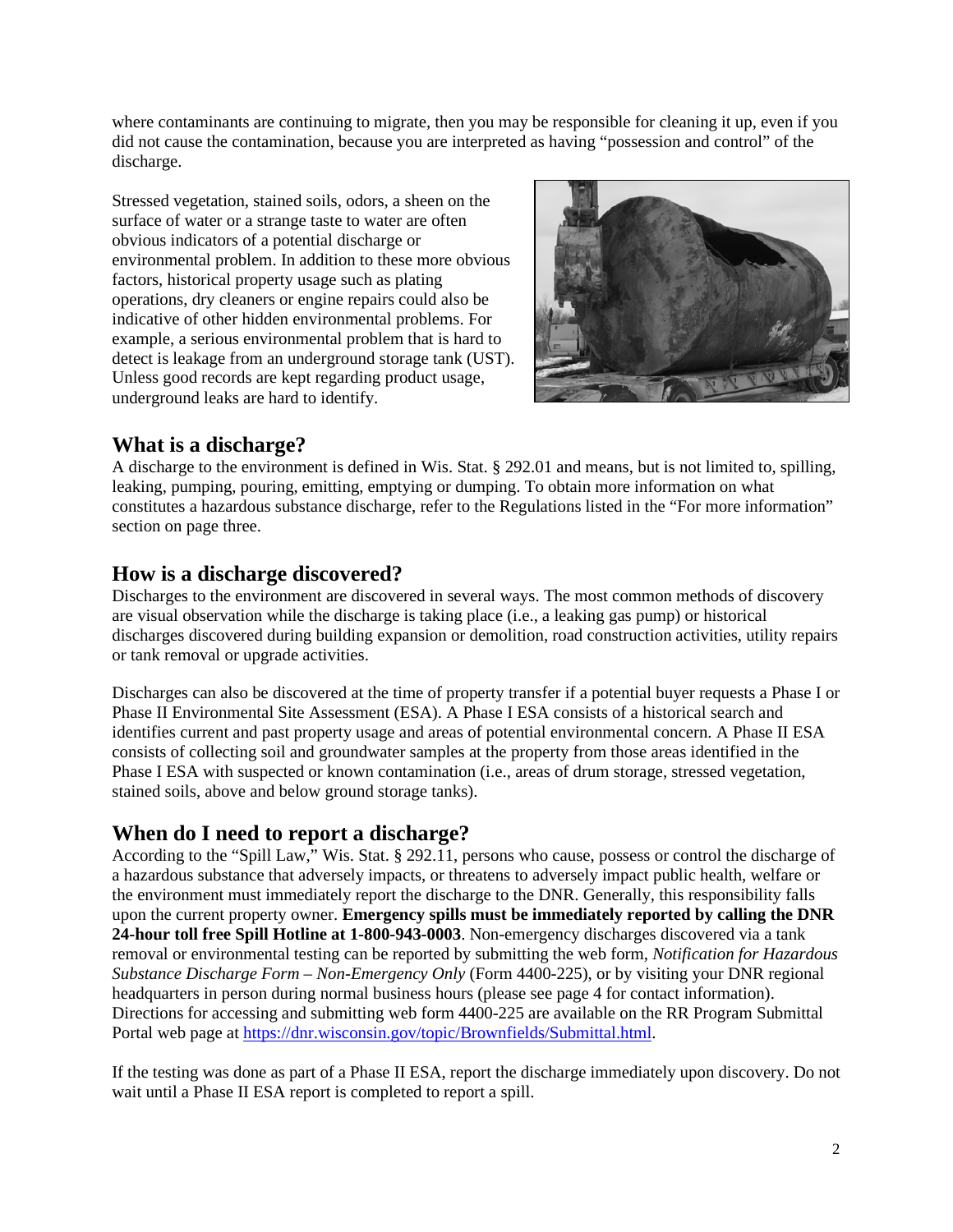### **What happens next?**

Once the DNR has been notified that contamination exists at a site, the DNR will inform the responsible party by telephone or mail if any further actions are needed. The range of actions is defined in the NR 700 rule series (referenced in the "For more information" section). The responsible party is then, in most cases, issued a responsible party letter that outlines legal responsibilities for addressing contamination. The letter will ask the responsible party to hire a qualified environmental consultant. The consultant will submit a work plan that details how they will investigate the degree and extent of the contamination (if necessary, across property boundaries) by collecting soil or groundwater samples.

After determining the degree and extent of the contamination, the environmental consultant will prepare a site investigation report that summarizes the results of their findings. Typically, the consultant will also provide a cleanup strategy in this report. Cleanup measures are then undertaken by the consultant on behalf of the responsible party to restore the environment.

Once the site appears to meet all regulatory requirements, the consultant will prepare a closure request for DNR submittal. Once the appropriate fee has been submitted, the DNR reviews the closure request and determines whether or not the site has been cleaned up to acceptable levels. If closure is appropriate, the DNR or any other state agency with jurisdiction over the case will issue a closure letter indicating that the responsible party has complied with the conditions of closure.

#### **What is a "Responsible Party?"**

A responsible party is an individual or public or private entity who causes a discharge of a hazardous substance or who possesses or controls a hazardous substance which is discharged. The responsible party is legally required under Wisconsin's Spill Law to notify the DNR of the discharge and to investigate and remediate the environment. There may be more than one responsible party at a site.

## **What is the role of an environmental consultant?**

When the DNR informs you that you need to address contamination, you will be requested to hire the services of a professional environmental consultant. The role of the environmental consultant is to determine the most appropriate and cost-effective way to investigate and remediate the contaminated site. The consultant should act as a representative for the responsible party on technical matters and should have a thorough understanding of regulatory requirements. It is important to feel comfortable with your environmental consultant, as they will be working closely with you and the DNR. Qualifications for environmental consultants are specified in Wis. Admin. Code ch. NR 712. More information can be found in *Selecting an Environmental Consultant* (RR-502) at [dnr.wi.gov/files/PDF/pubs/rr/RR502.pdf.](http://dnr.wi.gov/files/PDF/pubs/rr/RR502.pdf)

### **For more information…**

The RR Program website has many features to assist you. For example, you can locate DNR staff contacts, access DNR publications, obtain environmental information on specific properties or find information on financial incentives. The website can be found at [dnr.wi.gov/topic/Brownfields.](http://dnr.wi.gov/topic/Brownfields.html)

The following are just a few of the DNR resources that can be found on the RR Program website:

#### **Information on Contaminated Sites:**

- *BRRTS on the Web*, the RR Program's list of open (still investigating) and closed (cleanup completed) contaminated sites in Wisconsin. [dnr.wi.gov/topic/Brownfields/botw.html](http://dnr.wi.gov/topic/Brownfields/botw.html)
- *RR Sites Map*, the RR Program's web-based mapping system for contaminated and cleaned up sites [dnr.wi.gov/topic/Brownfields/rrsm.html](http://dnr.wi.gov/topic/Brownfields/rrsm.html)